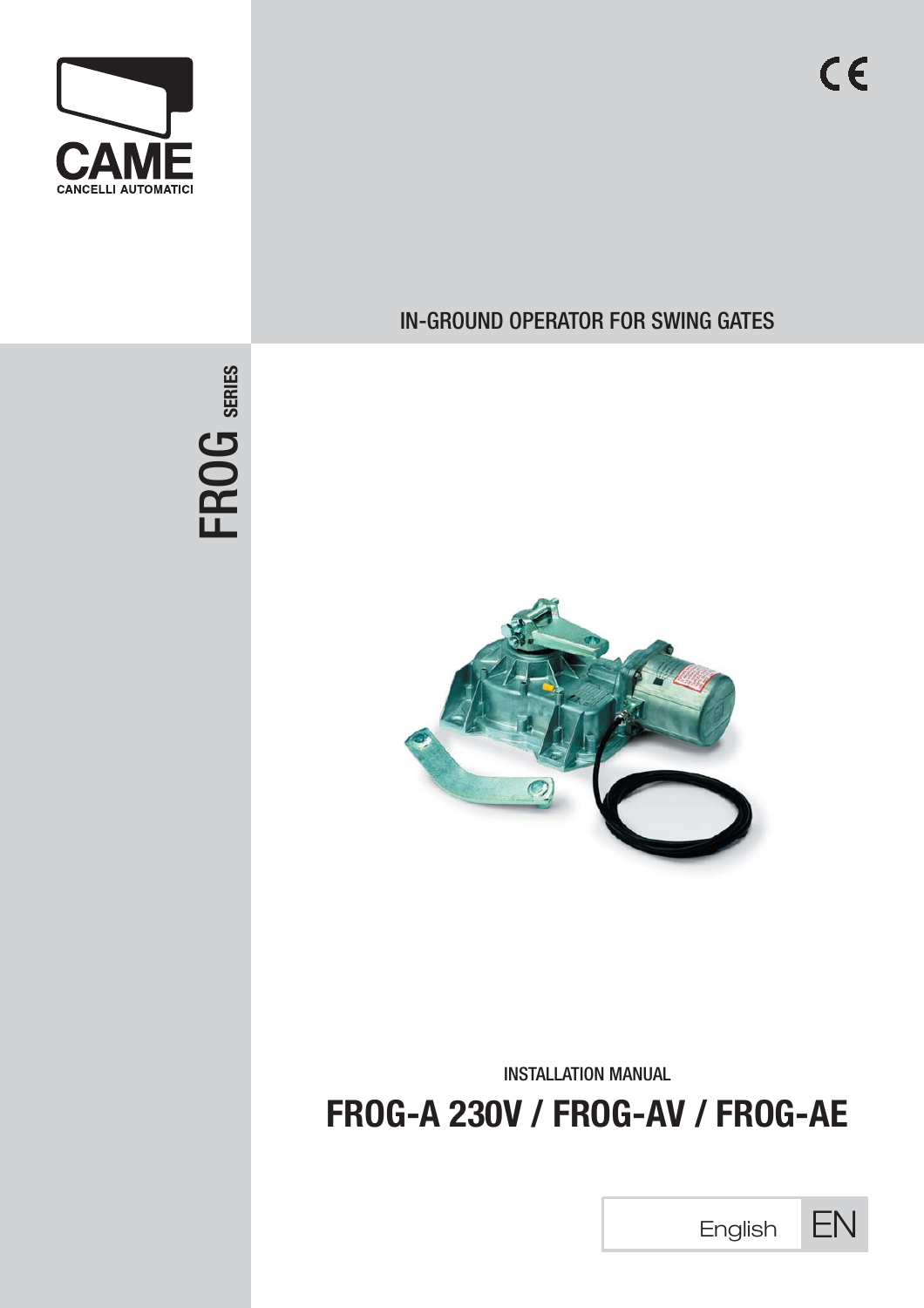#### **"IMPORTANT INSTALLATION, SAFETY INSTRUCTIONS"**

## **"CAUTION: IMPROPER INSTALLATION MAY CAUSE SERIOUS DAMAGE, FOLLOW ALL INSTALLATION INSTRUCTIONS CAREFULLY"**

#### **"THIS MANUAL IS ONLY FOR PROFESSIONAL OR QUALIFIED INSTALLERS"**

## 1 Legend of symbols

This symbol tells you to read the section with particular care.

This symbol tells you that the sections concern safety issues.

This symbol tells you what to say to the end-users.

## 2 Intended use and application

#### 2.1 Intended use

The FROG operator was engineered to power residential and condominium swing gates.

 The use of this product for purposes other than those described above and installation executed in a manner other than as instructed in this technical manual are prohibited.

#### 2.2 Limits to use

| Model                      | <b>FROG-AV</b> | FROG-A / FROG-AE |         |     |
|----------------------------|----------------|------------------|---------|-----|
| Max width of gate leaf (m) | 1,3            | $3.5*$           | $2.5^*$ | 2,0 |
| Max weight gate leaf (kg)  | 300            | 400              | 600     | 800 |

Note: we suggest to provide an electric lock to be mounted on the gate leaf.

## 3 Reference Standards

For its quality processes management CAME cancelli automatici is ISO 9001:2000 certified, and for its environmental management it is ISO 14001 certified. CAME engineers and manufactures all of its products in Italy. This product complies with the following standards: see declaration of conformity.

## 4 Description

### 4.1 Operator

This product is engineered and manufactured by CAME CANCELLI AUTOMATICI S.p.A. and complies with current safety regulations. Guaranteed 24 months if not tampered with.

The operator is made up of a foundation box, a release assembly, a gearmotor and a transmission arm.

The foundation casing is made of 1.5 mm thick ABS plastic on the sides and of 4mm galvanised steel on the bottom plate. On the inside is the release assembly with a customised, manual-release key and the gearmotor – made of a cast aluminium shell, inside of which operates an irreversible, gear-ratio and, endless screw plus helical crown system. A transmission arm is connected to the gearmotor.

### 4.2 Technical features

#### FROG-A 230V

Power supply: 230 A.C. 50/60Hz Motor power supply: 230 A.C. 50/60Hz Max draw.: 1,9 A Power: 200W Max Torque: 320N Opening time (90°): 18 s Gear ratio: 1/1152 Duty cycle: 30% Protection rating: IP67 Motor's thermo-protection: 150°C Weight: 11 kg



#### FROG-AV

Power supply: 230 A.C. 50/60Hz Motor power supply: 230 A.C. 50/60Hz Max draw.: 2,5 A Power: 300W Max Torque: 240N Opening time (90°): 9 s Gear ratio: 1/1152 Duty cycle: 30% Protection rating: IP67 Motor's thermo-protection: 150°C Weight: 11 kg



#### FROG-AE

Power supply: 230 A.C. 50/60Hz Motor power supply: 230 A.C. 50/60Hz Max draw.: 1,9 A Power: 200W Max Torque: 320N Opening time (90°): 18 s Gear ratio: 1/1152 Duty cycle: 30% Protection rating: IP67 Motor's thermo-protection: 150°C Weight: 11 kg

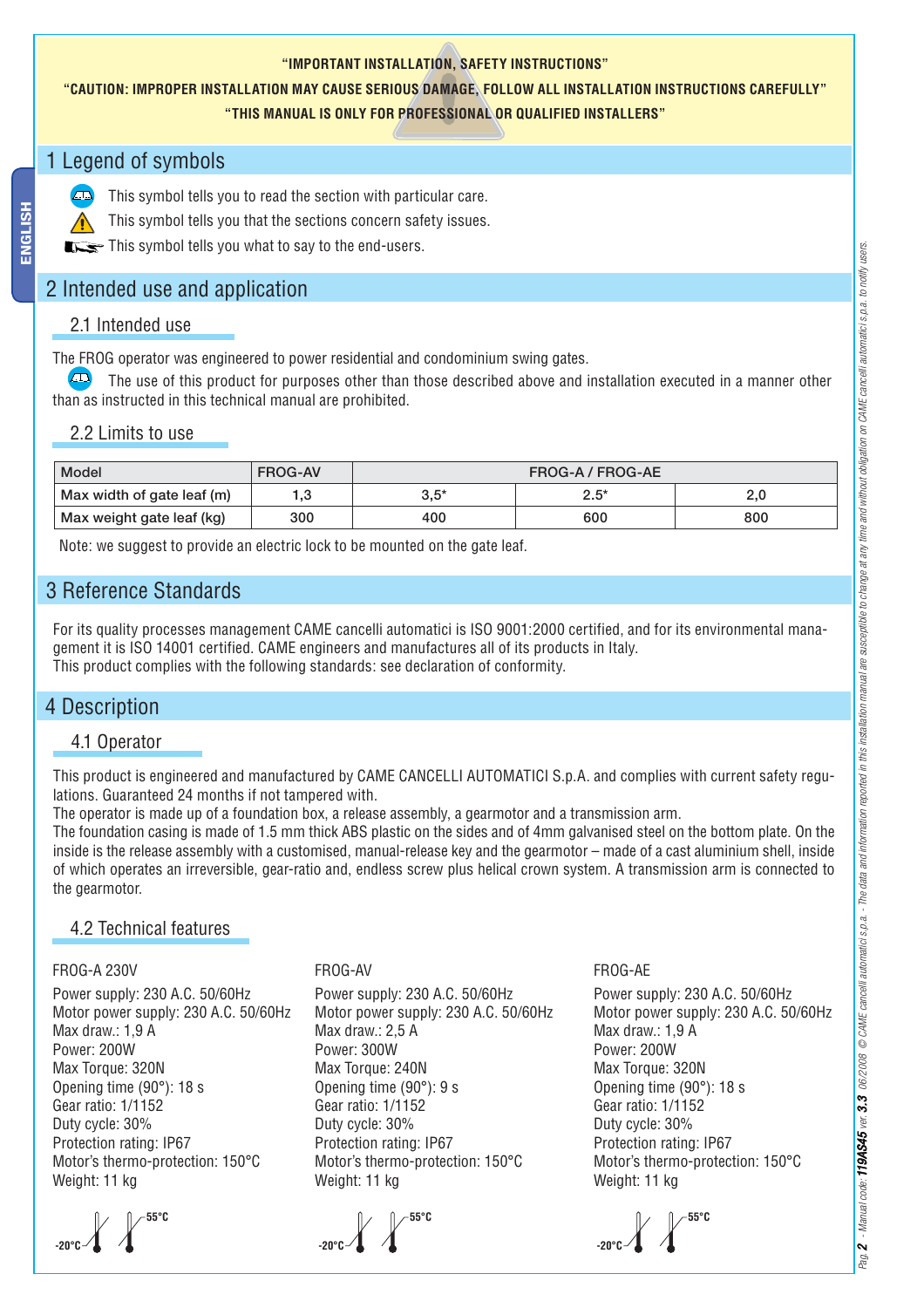

# 5 Installation

Installation must be carried out by expert qualified personnel and in full compliance with current regulations.

## 5.1 Preliminary checks

Before installing, do the following:

• Make sure you have a suitable omnipolar cut-off device with contacts more than 3 mm apart, and independent (sectioned off) power supply;

- Make sure you have suitable tubing and conduits for the electrical cables to pass through and be protected against mechanical damage:
- Fit tubing to drain away any water leaks which may cause oxidation;

•  $\bigoplus$  Make sure that any connections inside the case (that provide continuance to the protective circuit) be fitted with extra insulation as compared to the other conductive parts inside;

• Make sure the structure of the gate is sturdy, the hinges work and that there is no friction between moving and non-moving parts;

• Make sure there is a mechanical stop for opening and closing.

# 5.2 Cable and type and section

Make sure you have all the tools and materials you will need for the installation at hand to work in total safety and compliance with the current standards and regulations. The following figure illustrates the minimum equipment needed by the installer.



# 5.3 Cable and type and section

| <b>Connections</b>            | Type of cable $ $                            | Length of cable $1 < 10$ m      | Leng. cable $10 < 20$ m         | Leng. cable $20 < 30$ m         |
|-------------------------------|----------------------------------------------|---------------------------------|---------------------------------|---------------------------------|
| Control panel power supply    |                                              | $3G \times 1.5$ mm <sup>2</sup> | $3G \times 1.5$ mm <sup>2</sup> | $3G \times 2.5$ mm <sup>2</sup> |
| Motor power supply            | FROR CEI<br>$20 - 22$<br>CEI EN<br>50267-2-1 | $4G \times 1.5$ mm <sup>2</sup> | $4G \times 1.5$ mm <sup>2</sup> | $4G \times 2.5$ mm <sup>2</sup> |
| Flashing light                |                                              | $2 \times 1.5$ mm <sup>2</sup>  | $2 \times 1.5$ mm <sup>2</sup>  | $2 \times 1.5$ mm <sup>2</sup>  |
| <b>Photocell transmitters</b> |                                              | $2 \times 0.5$ mm <sup>2</sup>  | $2 \times 0.5$ mm <sup>2</sup>  | $2 \times 0.5$ mm <sup>2</sup>  |
| Photocell receivers           |                                              | $4 \times 0.5$ mm <sup>2</sup>  | $4 \times 0.5$ mm <sup>2</sup>  | $4 \times 0.5$ mm <sup>2</sup>  |
| Accessories power supply      |                                              | $2 \times 0.5$ mm <sup>2</sup>  | $2 \times 0.5$ mm <sup>2</sup>  | $2 \times 1$ mm <sup>2</sup>    |
| Control and safety devices    |                                              | $2 \times 0.5$ mm <sup>2</sup>  | $2 \times 0.5$ mm <sup>2</sup>  | $2 \times 0.5$ mm <sup>2</sup>  |
| Encoder connection (FROG AE)  | <b>TWISTATO</b>                              | $3 \times 0.5$ mm <sup>2</sup>  |                                 |                                 |
| Antenna connection            | <b>RG58</b>                                  | max. 10 m                       |                                 |                                 |

N.B.: If the cable length differs from that specified in the table, then you must determine the proper cable diameter in the basis of the actual power draw by the connected devices and depending on the standards specified in CEI EN 60204-1. For connections that require several, sequential loads, the sizes given on the table must be re-evaluated based on actual power draw and distances. When connecting products that are not described in this manual, please refer to the instructions that come with said products.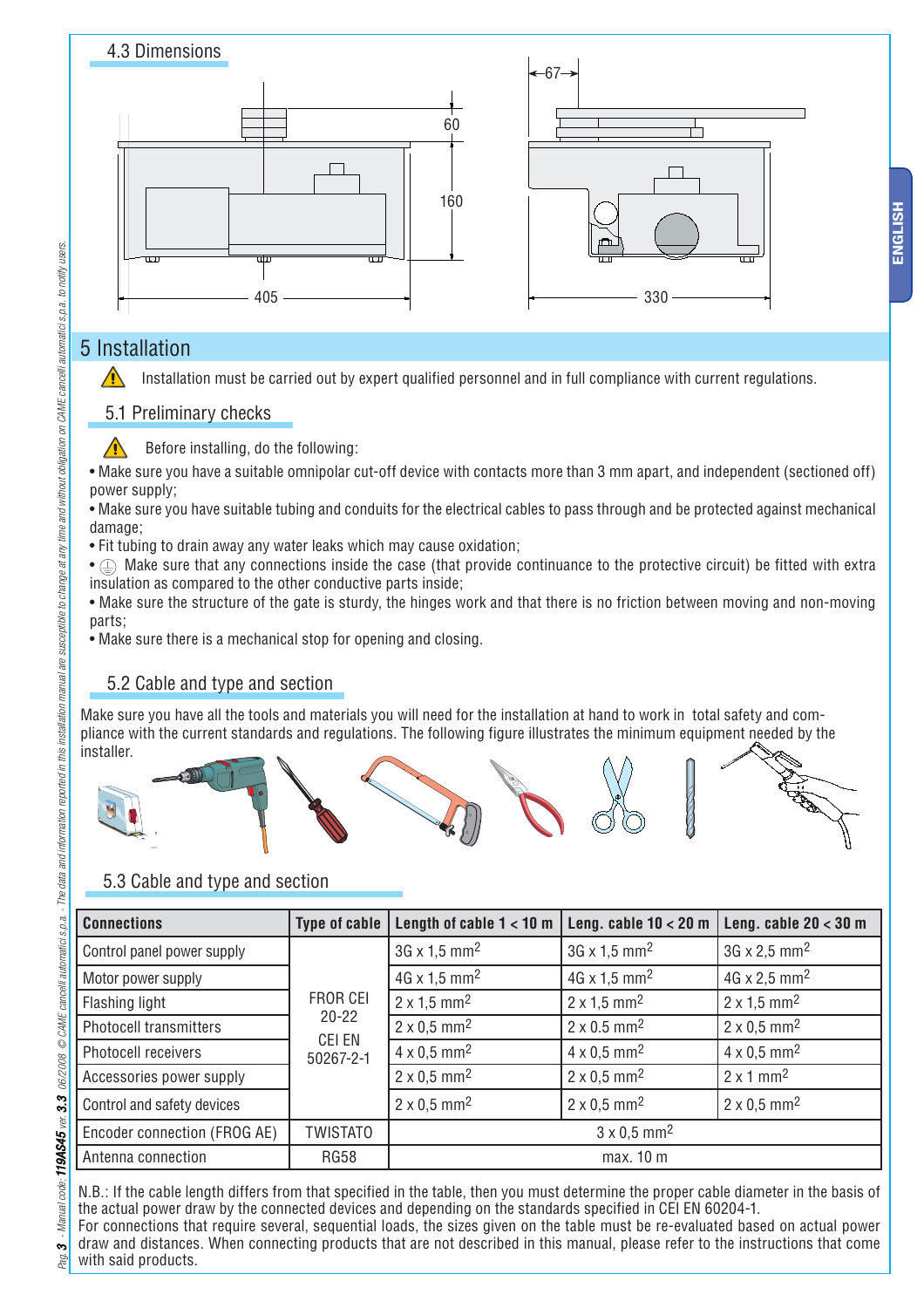



5.6 Installing the unit

- 
- Check the efficiency of both moving and non-moving parts on the structure that will be supporting the operator;
- Determine, depending on the type of supporting structure and desired opening, the exact position of the motor assembly by following the standard applications shown;
- $-$  Set up a closing end stop and an opening end stop (fig. 4, p. 5)
- Dig, depending on the size of the assembly, a foundation pit in the chosen spot (Fig. 3);
- Prepare a drainage system in the foundation, to drain away any water leaks which may cause oxidation (fig  $3$  part.1);
- The foundation box makes for quick and easy setting up of the assembly. Place it inside the pit with the pin aligned to the upper hinge (Fig. 3 – part. 2), sink it into the cement (Fig. 3 – part. 3) making sure it is perfectly levelled and that the upper edge is 3mm above ground level (Fig. 3 part. 4);



- Plan for the route of the electrical cables according to the command and safety instructions using the apposite hole on the box (Fig. 3  $-$  part. 5):
- Grease the rotation pins of the foundation box and the gate attachment lever; the hinge and pin lever must be aligned;
- Position the gate leaf between the upper hinge and the pin lever; the hinge and pin lever must be aligned;
- Secure the pin lever to the gate leaf, by welding spots 3 to 4 cm apart along the contact surface. Avoid any welding near the threaded screws (Fig.  $3 - Part$ , 6).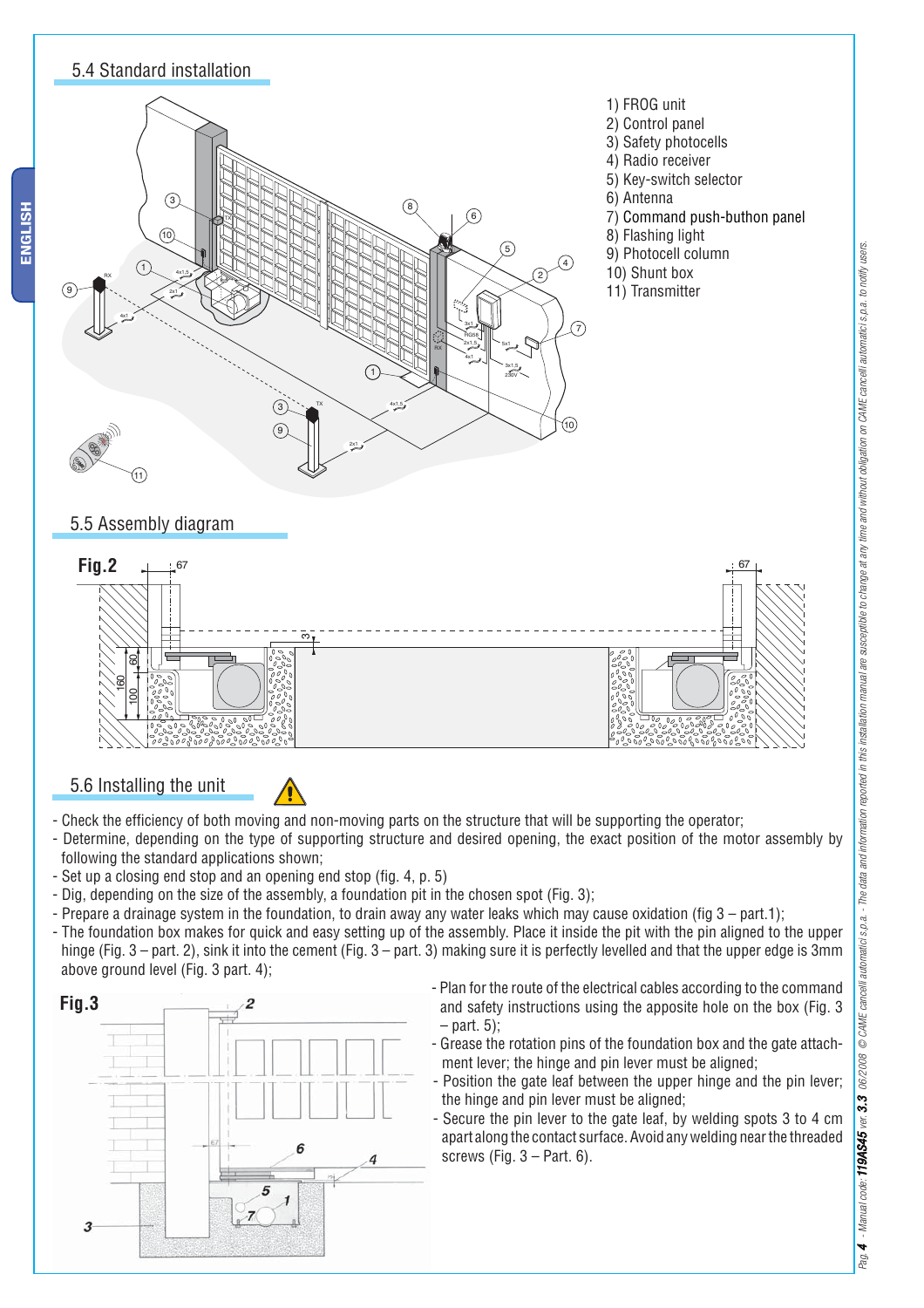- Screw the M10 x 100 (A) and the M10 (B) bolt onto the gearmotor arm as shown in fig. 4-1 (RIGHT HAND installation) and fig. 4-2 N(LEFT HA D installation);
- Affix the gearmotor to the foundation box using the threaded pins and securing it using the provided bolts and washers;
- insert the (C ) transmission lever between the motor arm and the box lever and electronically shut the gate against the closing end stop. Adjust screw (A) until it touches the (C) transmission lever.
- When testing, adjust the screw so as to allow proper closing pressure of the gate leaf and allow its re-hooking during the mechanism's release procedure.
- Once adjustment is complete, secure the (B) nut.





### 5.7 Manual release

- In emergencies (i.e. power outages) the release mechanisms allow the gate to hook back up when closing.
- You may choose among three different release models: model A4366 with customised key (Fig. 5-A), model A4365 with tri-lobed key and model A4364 with lever key (Fig. 5-B). We suggest greasing the release's hook-up key (Fig. 5-B – part. 3); Consult the documentation pertinent to the relative items for the release procedure.
- N. B.: release operations are to be carried out during emergency procedures and with the power disconnected.



## 6 Connecting to the control panel

- We suggest making the gearmotor cable connections in shunt boxes;
- For further information concerning the functions, see the technical documentation for the control panels.

| Gearmotor   | <b>Control panel</b>                |
|-------------|-------------------------------------|
| FROG-A 230V | ZA3 - ZA3N - ZA4 - ZA5 - ZM2 - ZM3E |
| FROG-AV     | ZA3 - ZA3N - ZA4 - ZA5 - ZM2 - ZM3E |
| FROG-AE     | 7M3F                                |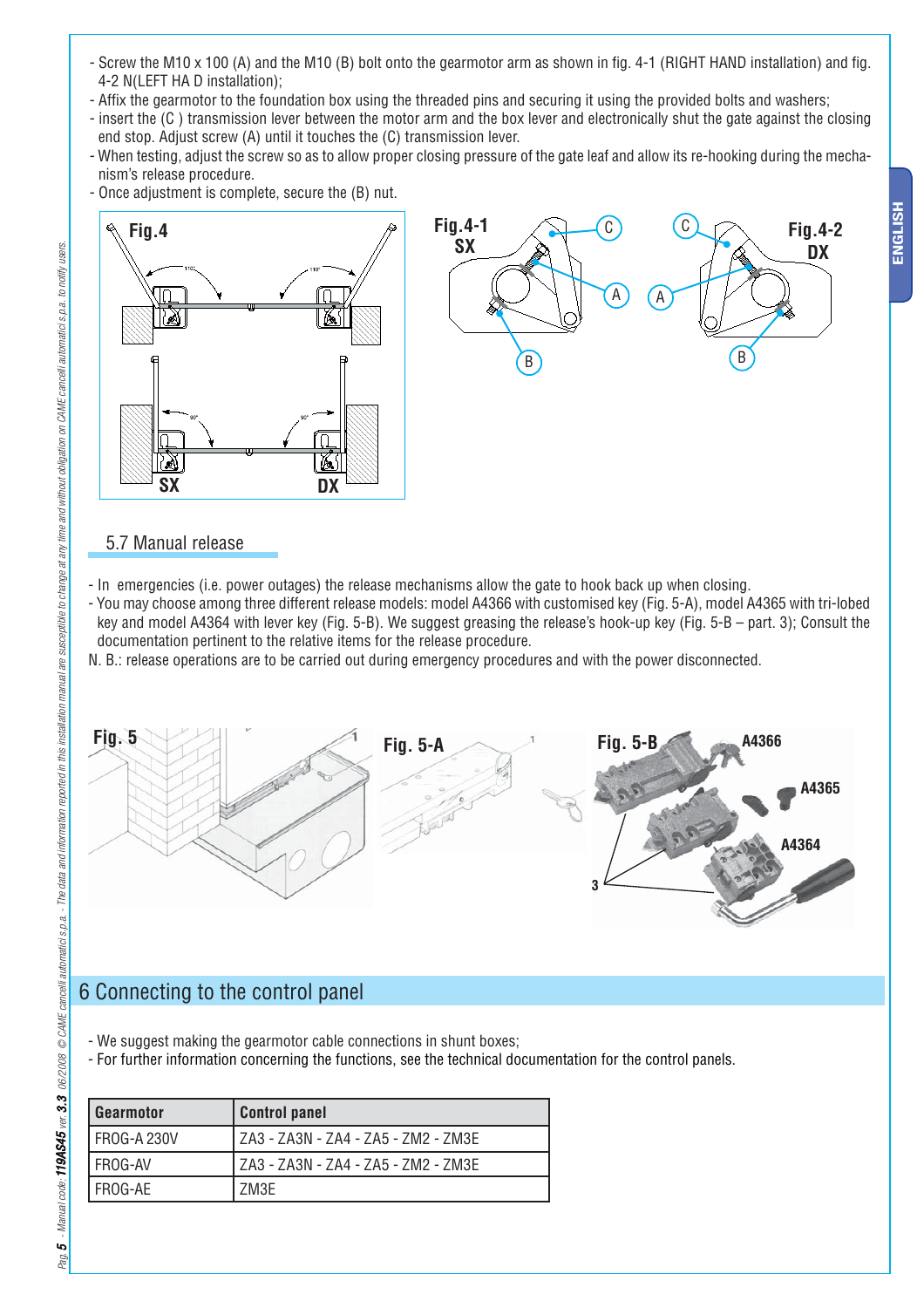## 7 Safety instructions

#### *Important safety instructions*

This product must only be employed for its originally intended use. Any other use is wrong and potentially dangerous. The manufacturer cannot be held liable for any damages resulting from wrongful, erroneous or negligent uses.

Avoid working close to the hinges or other moving mechanical parts. Stay out of the opening/closing arc when operator is in motion. Do not exercise force against the motion of the operator as this could result in potentially dangerous situations.



Do not allow children to play or loiter within the opening/closing arc of the operator. Keep remote controls and any other command device out the reach of children, to prevent operator from being activated by accident.In the event of anomalous behaviour, stop using the operator immediately.



Danger of crushing hands



Danger of crushing feet





No transit during operation

Pag.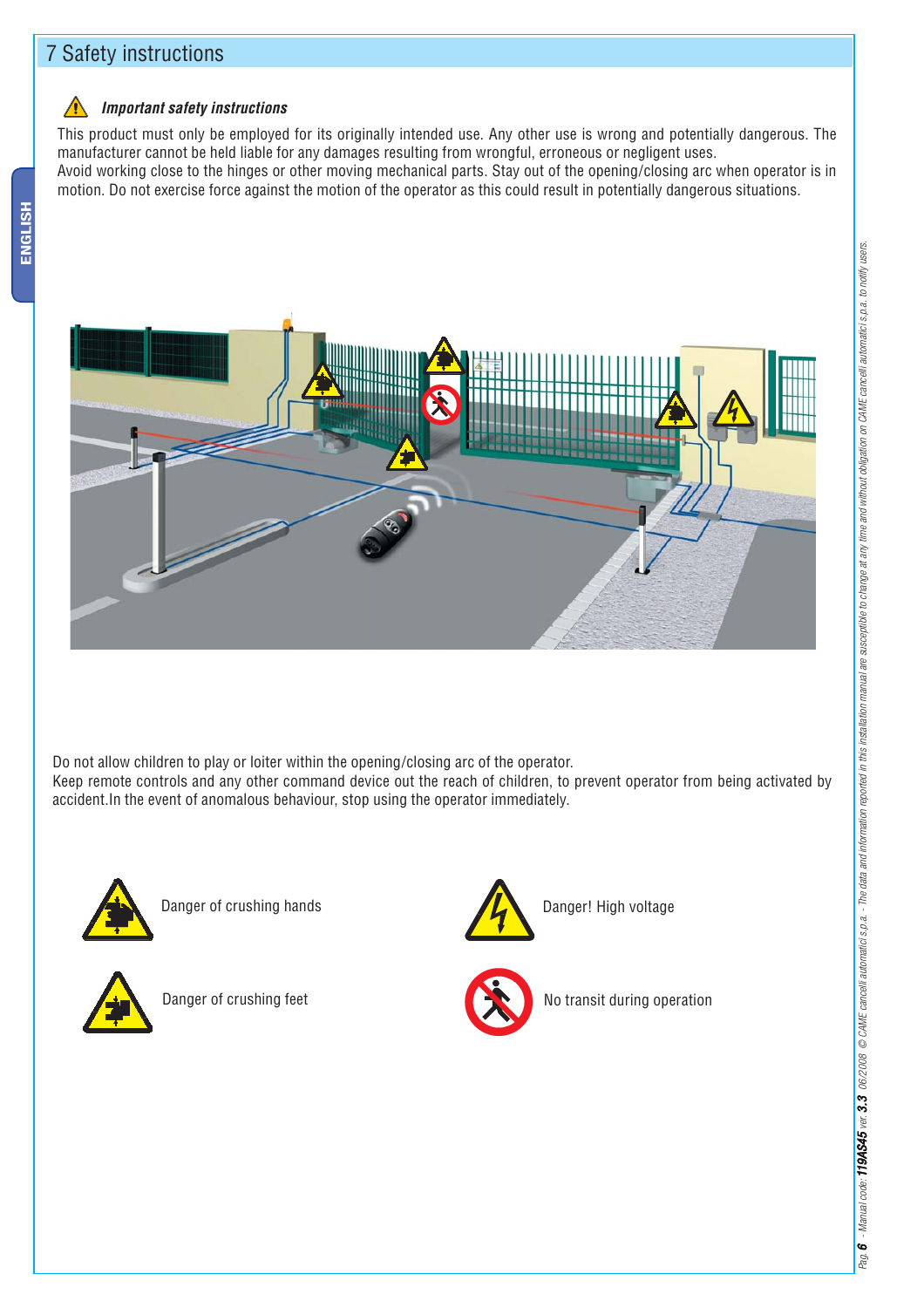## 8 Maintenance

## 8.1 Periodic maintenance

**Periodic maintenance to be carried out by the end-user is as follows: wipe clean the glass surface of the photocells;** check that the safety devices work properly; remove any obstructions.

We suggest checking the state of lubrication and tightness of the anchoring screws on the operator.

To check the efficiency of the safety devices, move an object in front of the photocells when gate is closing. If the operator inverts the motion or stops, the photocells are working properly.

This is the only maintenance procedure to be carried out with the power source connected.

Before performing any maintenance procedures, cut off the main power, to prevent possible accidents due to gate movement.

To clean the photocells use a water dampened cloth. Do not use solvents or other chemical products which may ruin the devices.

In the event of any strange vibrations or squeaking, lubricate the joints with grease, as shown in the diagram.



Make sure there are no plants within the photocell's beam, and that the gate motion is free of any obstacles.

## 8.2 Trouble shooting

| <b>MALFUNCTIONS</b>                  | <b>POSSIBLE CAUSES</b>                                                                                                                                                                                                                          | <b>CHECK AND REMEDIES</b>                                                                                                               |
|--------------------------------------|-------------------------------------------------------------------------------------------------------------------------------------------------------------------------------------------------------------------------------------------------|-----------------------------------------------------------------------------------------------------------------------------------------|
| The gate will not open<br>nor close  | • There is no power<br>• The gearmotor is released<br>• The remote control's batteries are run down<br>• The transmitter is broken<br>• The stop button is either stuck or broken<br>• The opening/closing button or the key selector are stuck | • Check that the power is up<br>• Call assistance<br>• Replace batteries<br>• Call assistance<br>• Call assistance<br>• Call assistance |
| The gate opens but will<br>not close | • The photocells are engaged                                                                                                                                                                                                                    | • Check that photocells are clean<br>and in good working order<br>• Call assistance                                                     |
| The flasher does not<br>work         | • The bulb is burnt                                                                                                                                                                                                                             | • Call assistance                                                                                                                       |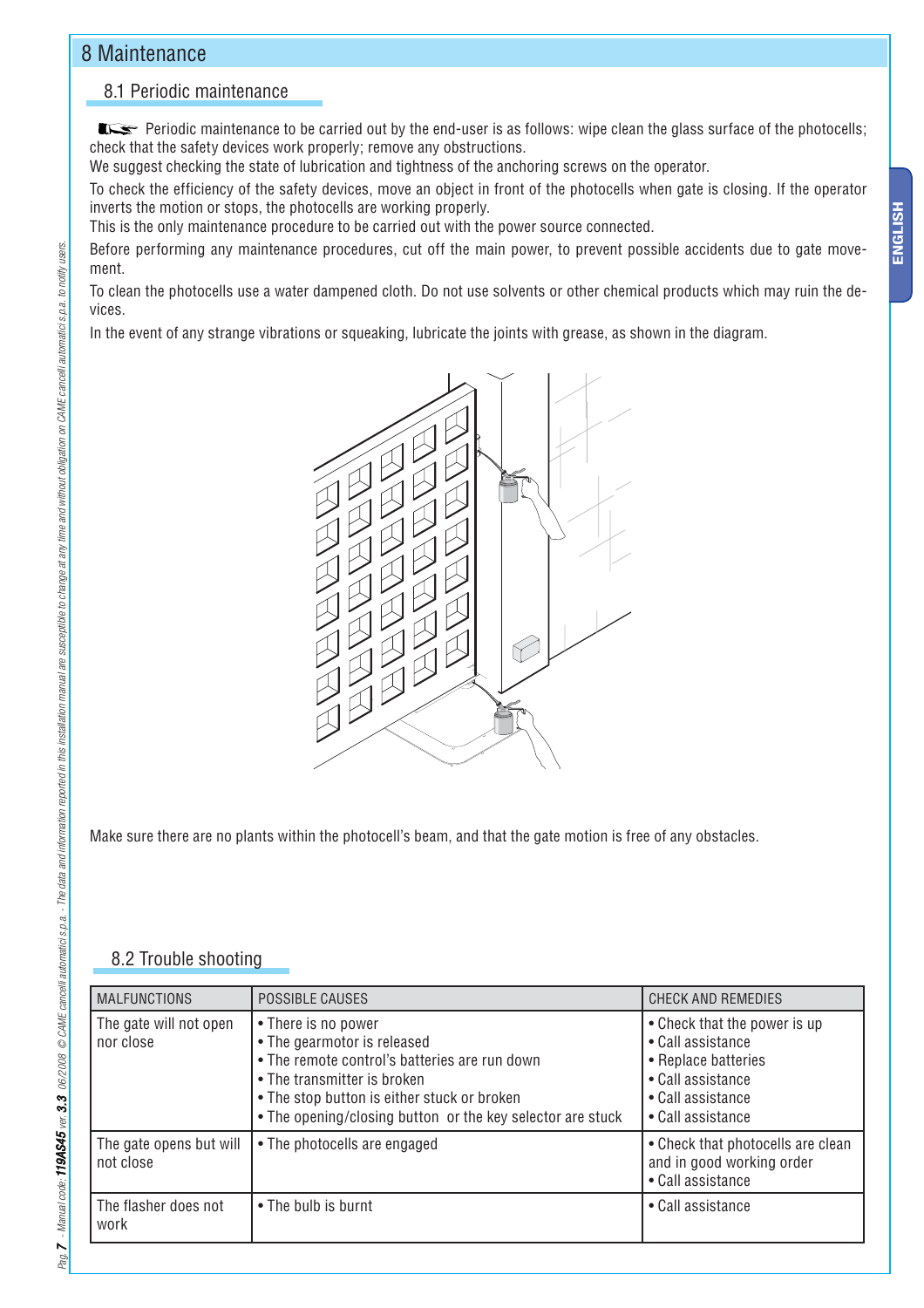| Periodic maintenance log (for end-user) (every 6 moths) |              |           |
|---------------------------------------------------------|--------------|-----------|
| <b>Date</b>                                             | <b>Notes</b> | Segnature |
|                                                         |              |           |
|                                                         |              |           |
|                                                         |              |           |
|                                                         |              |           |
|                                                         |              |           |
|                                                         |              |           |
|                                                         |              |           |
|                                                         |              |           |
|                                                         |              |           |
|                                                         |              |           |

## 8.3 Extra-ordinary maintenance

 The following table serves to note down any extraordinary maintenance, repairs or improvements performed by spe-The found in the found firms.

N.B.: Any extraordinary maintenance must be performed by specialised technicians.

#### *Extra-ordinary maintenance log*

ENGLISH **ENGLISH**

| Installer's stamp | Operator name          |  |
|-------------------|------------------------|--|
|                   | Date of job            |  |
|                   | Technician's segnature |  |
|                   | Requester's segnature  |  |
|                   |                        |  |
|                   |                        |  |
| Installer's stamp | Operator name          |  |
|                   | Date of job            |  |
|                   | Technician's segnature |  |
|                   | Requester's segnature  |  |
|                   |                        |  |
|                   |                        |  |
|                   |                        |  |
| Installer's stamp | Operator name          |  |
|                   | Date of job            |  |
|                   | Technician's segnature |  |
|                   | Requester's segnature  |  |
| Job performed_    |                        |  |
|                   |                        |  |
|                   |                        |  |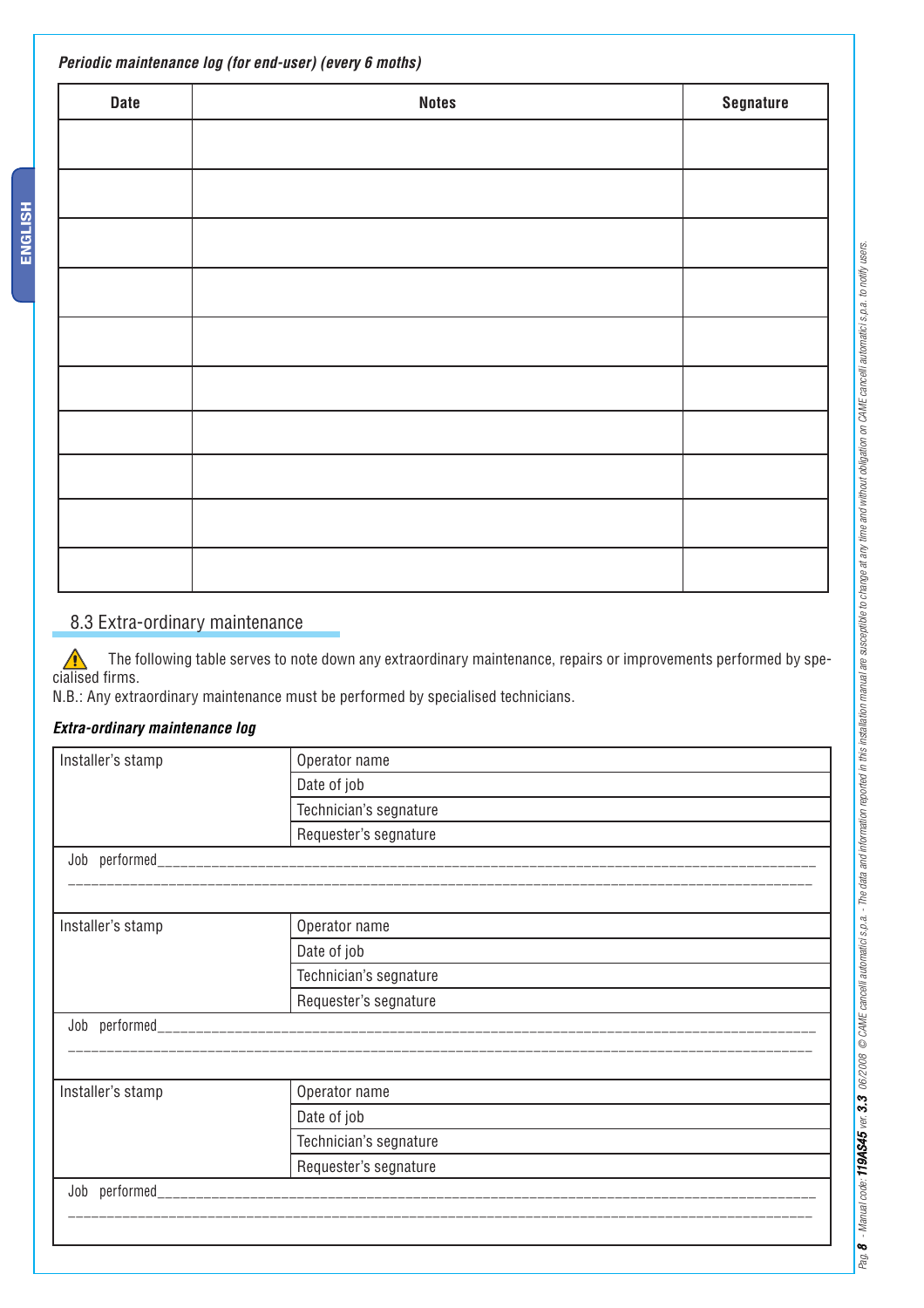| Installer's stamp | Operator name          |  |  |
|-------------------|------------------------|--|--|
|                   | Date of job            |  |  |
|                   | Technician's segnature |  |  |
|                   | Requester's segnature  |  |  |
| Job performed     |                        |  |  |
|                   |                        |  |  |
|                   |                        |  |  |
| Installer's stamp | Operator name          |  |  |
|                   | Date of job            |  |  |
|                   | Technician's segnature |  |  |
|                   | Requester's segnature  |  |  |
| performed_<br>Job |                        |  |  |
|                   |                        |  |  |
|                   |                        |  |  |

## 9 Demolition and disposal

In its premises, CAME cancelli automatici s.p.a. implements an Environmental Management System certified in compliance with the UNI EN ISO 14001 standard to ensure environmental protection.

Please continue our efforts to protect the environment—which CAME considers one of the cardinal elements in the developmentof its operational and market strategies—simply by observing brief recommendations as regards disposal:

#### **DISPOSAL OF PACKAGING**

The packaging components (cardboard, plastic, etc.) are all classifiable as solid urban waste products and may be disposed of easily, keeping in mind recycling possibilities.

Prior to disposal, it is always advisable to check specific regulations in force in the place of installation.

## **PLEASE DISPOSE OF PROPERLY!**

#### **PRODUCT DISPOSAL**

Our products are made up of various types of materials. Most of them (aluminium, plastics, iron, electrical wires, etc.) may be disposed of in normal garbage collection bins and can be recycled by disposing of in specific recyclable material collection bins and disposal in authorized centres.

Other components (electrical boards, remote control batteries, etc.), however, may contain polluting substances.

They should therefore be removed and given to qualified service companies for proper disposal.

Prior to disposal, it is always advisable to check specific regulations in force in the place of disposal. **PLEASE DISPOSE OF PROPERLY!**

## 10 Maker's statement

# $\epsilon$



 $\circ$ Pao.

**CAME Cancelli Automatici S.p.A.** via Martiri della Libertà, 15 31030 Dosson di Casier - Treviso - ITALY<br>**CAME** tel (+39) 0422 4940 - fax (+39) 0422 4941 internet: www.came.it - e-mail: info@came.it

## **MANUFACTURER'S DECLARATION OF CONFORMITY**

*Pursuant to annex II B of the Machinery Directive 98/37/EC* 

*IMPORTANT WARNING!* Do not use the equipment specified here above, before completing the full installation *In full compliance with the Machinery Directive 98/37/EC*

*Declares under its own responsibility that the equipments for automatic garage doors and gates listed below:*

#### **FROG-A / FROG-AV / FROG-AE**

*… comply with the National Law related to the following European Directives and to the applicable parts of the following Standards.*

| 98/37/CE - 98/79/CE<br>2004/108/CE<br>2006/95/CE<br>89/106/CEE |                                    | <b>MACHINERY DIRECTIVE</b><br>ELECTROMAGNETIC COMPATIBILITY DIRECTIVE<br>LOW VOLTAGE DIRECTIVE<br><b>CONSTRUCTION PRODUCTS DIRECTIVE</b> |  |
|----------------------------------------------------------------|------------------------------------|------------------------------------------------------------------------------------------------------------------------------------------|--|
| EN 13241-1<br>EN 12453<br>EN 12445                             | EN 12635<br>EN 12978<br>EN 60335-1 | EN 61000-6-2<br>EN 61000-6-3                                                                                                             |  |

*MANAGING DIRECTOR Mr. Andrea Menuzzo*

Sucha Heunza

*Reference code to request a true copy of the original:* **DDF B EN A001f**